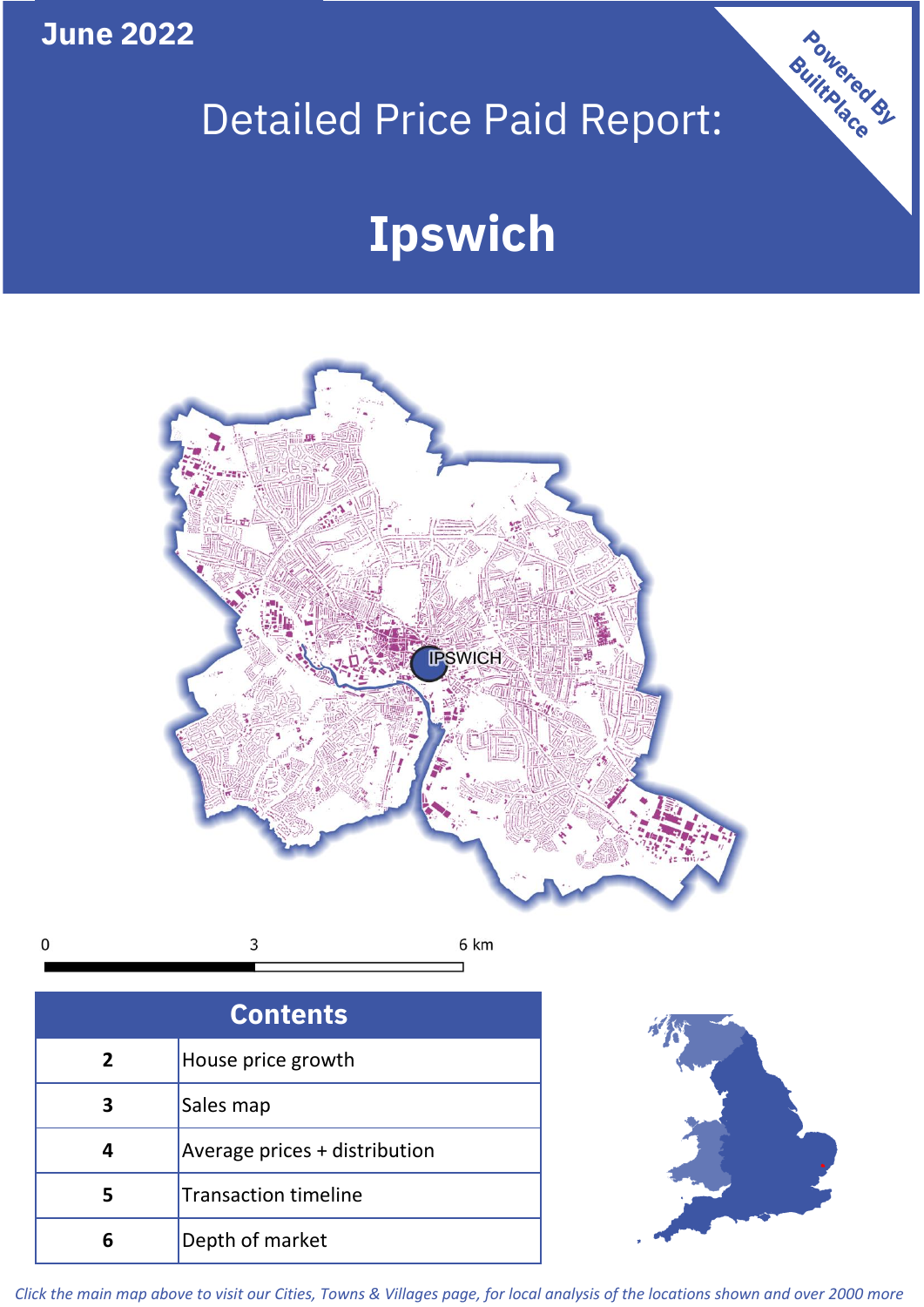## **Headline Data**

|                     | <b>Current level</b> | 3 month | <b>Annual</b> | '5 year | 10 year |
|---------------------|----------------------|---------|---------------|---------|---------|
| <b>House prices</b> | £228,958             | 4.4%    | 9.2%          | 22.0%   | 71.8%   |
| <b>Transactions</b> | 2,174                | $-7.4%$ | 26.6%         | $-7.2%$ | 31.0%   |

## **House Price Growth (April 2022 data)**

#### *Annual Change in House Prices*



House prices in Ipswich grew by 9.2% in the 12 months to April 2022 (based on 3-month smoothed data). By comparison national house prices grew by 10.7% and prices in the East of England grew by 11.6% over the same period.

Ipswich house prices are now 44.5% above their previous peak in 2007, compared to +64.9% for the East of England and +52.9% across England.



#### *Year-To-Date Change in House Prices, December to April*

Local prices have grown by 5.4% in 2022 so far, compared to growth of 2.9% over the same period last year.

#### *Source: OS OpenData; UK House Price Index (Contains HM Land Registry data © Crown copyright)*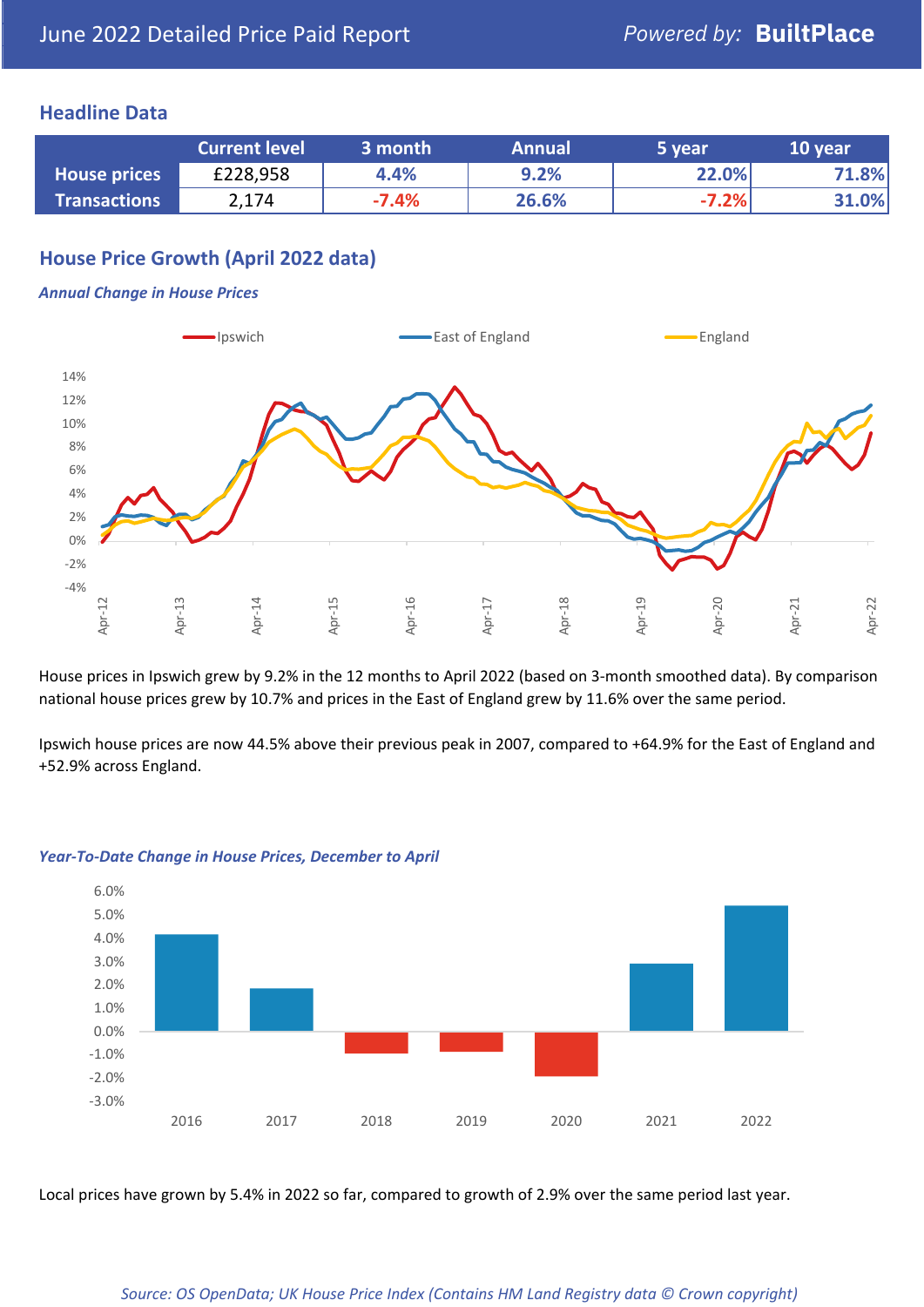## **House Price Map**

*12 months to April 2022*



*Each point is one postcode, coloured by the average value relative to all sales in this local authority (price bands are LA-specific quintiles).*

## **Map Key**

| Min      | Max      |                            |
|----------|----------|----------------------------|
| Up to    | £158,000 | 1st quintile / lowest 20%  |
| £158,000 | £198,000 | 2nd quintile               |
| £198,000 | £233,000 | 3rd quintile               |
| £233,000 | £288,000 | 4th quintile               |
| £288,000 | and over | 5th quintile / highest 20% |

*Source: OS OpenData; UK House Price Index (Contains HM Land Registry data © Crown copyright)*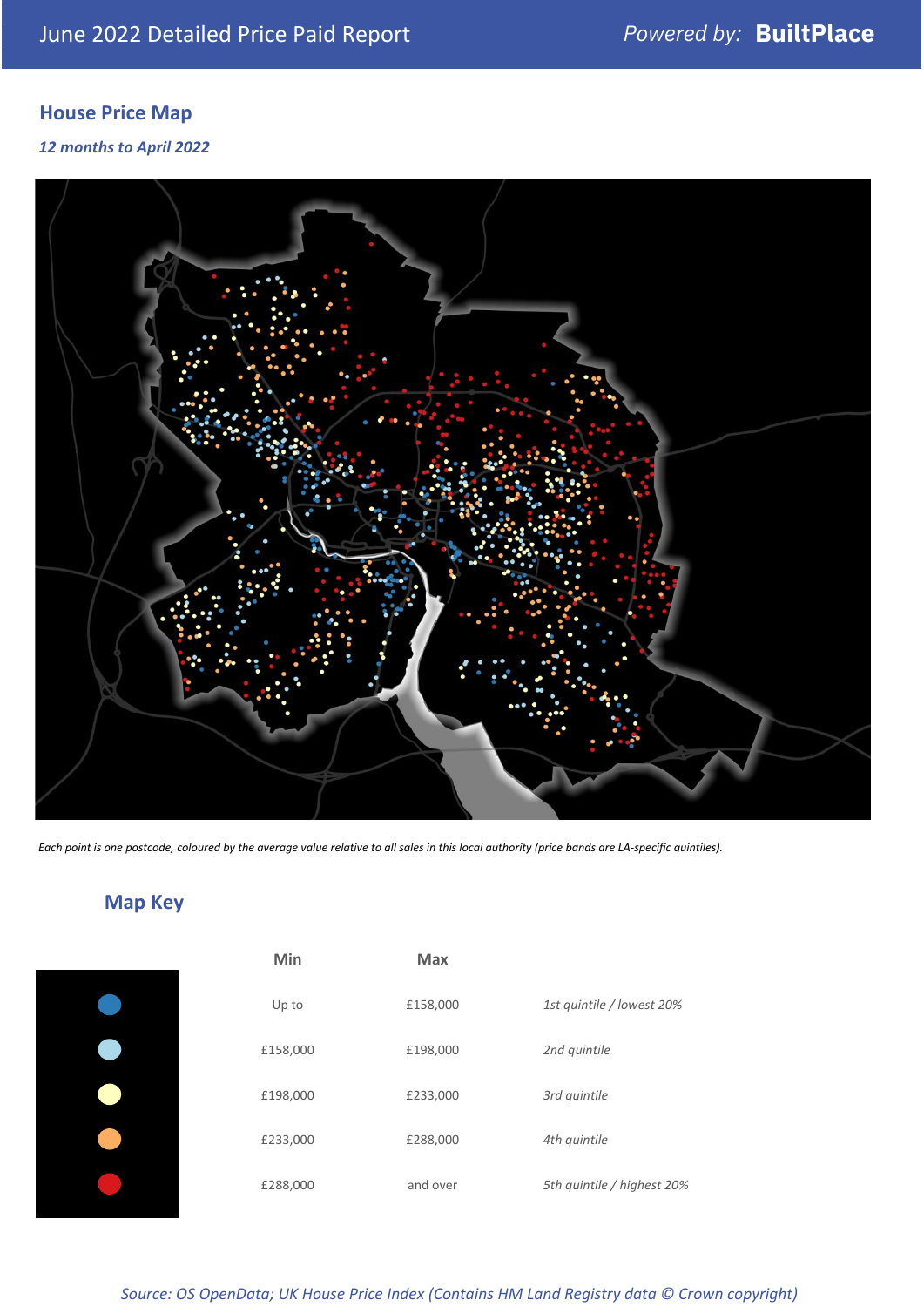## **Average House Price by Property Type**

#### *12 months to April 2022*



|                 | <b>New</b>           | <b>Second hand</b> |  |
|-----------------|----------------------|--------------------|--|
| <b>Flat</b>     | £473,750             | £140,771           |  |
| <b>Terraced</b> | £353,222             | £199,785           |  |
| Semi-detached   | No recorded<br>sales | £247,820           |  |
| <b>Detached</b> | No recorded<br>sales | £415,252           |  |

## **House Price Distribution by Year**

*All properties, by price band and calendar year (2020 = year to date)*

|                    | 1997 | 2002 | 2007 | 2012 | 2017 | 2019 | 2020 |
|--------------------|------|------|------|------|------|------|------|
| <b>Under £100k</b> | 95%  | 66%  | 9%   | 19%  | 6%   | 3%   | 3%   |
| £100-200k          | 5%   | 30%  | 75%  | 66%  | 57%  | 39%  | 40%  |
| £200-300k          | 0%   | 4%   | 12%  | 9%   | 28%  | 40%  | 39%  |
| £300-400k          | 0%   | 1%   | 2%   | 3%   | 6%   | 12%  | 11%  |
| £400-500k          | 0%   | 0%   | 1%   | 2%   | 2%   | 3%   | 4%   |
| <b>£500k-1m</b>    | 0%   | 0%   | 1%   | 1%   | 1%   | 3%   | 3%   |
| £1-2m              | 0%   | 0%   | 0%   | 0%   | 0%   | 0%   | 0%   |
| <b>Over £2m</b>    | 0%   | 0%   | 0%   | 0%   | 0%   | 0%   | 0%   |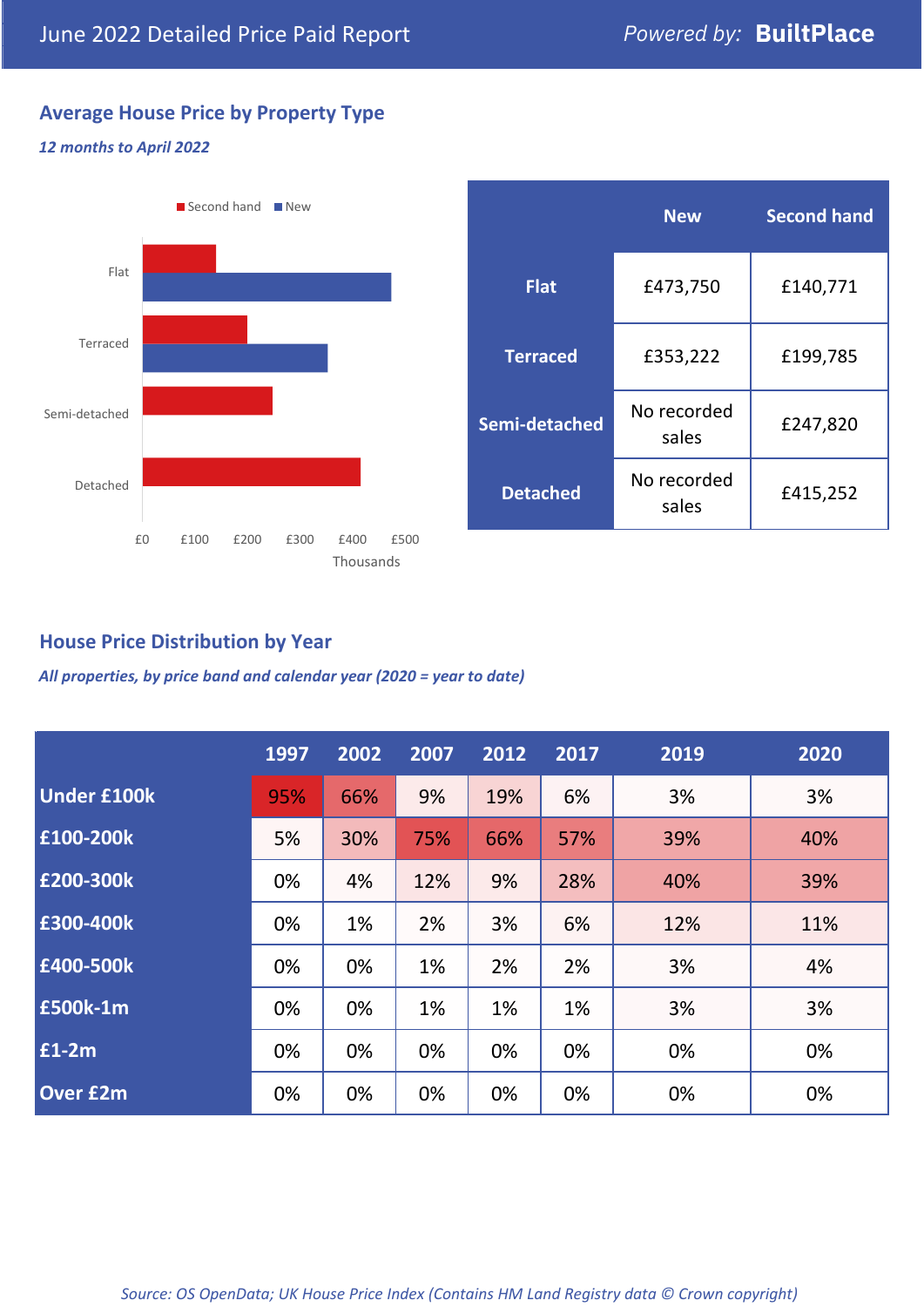## **Transactions (February 2022 data)**

*Annual Transactions, Indexed (2001-05 average = 100)*



There were 2,174 transactions in Ipswich during the 12 months to February 2022. This is 74% of the average from 2001- 05 and suggests activity is below pre-downturn levels.

Transactions in Ipswich have fallen by 8.0% since 2014, compared to changes of -11.5% for East of England and -7.7% for England.



#### *Cash and New Build Sales as % of Total, by Year*

*Note: The data on this page EXCLUDES transactions identified as transfers under a power of sale/repossessions, buy-to-lets (where they can be identified by a mortgage), and transfers to non-private individuals - i.e. it comprises only Land Registry 'A' data.*